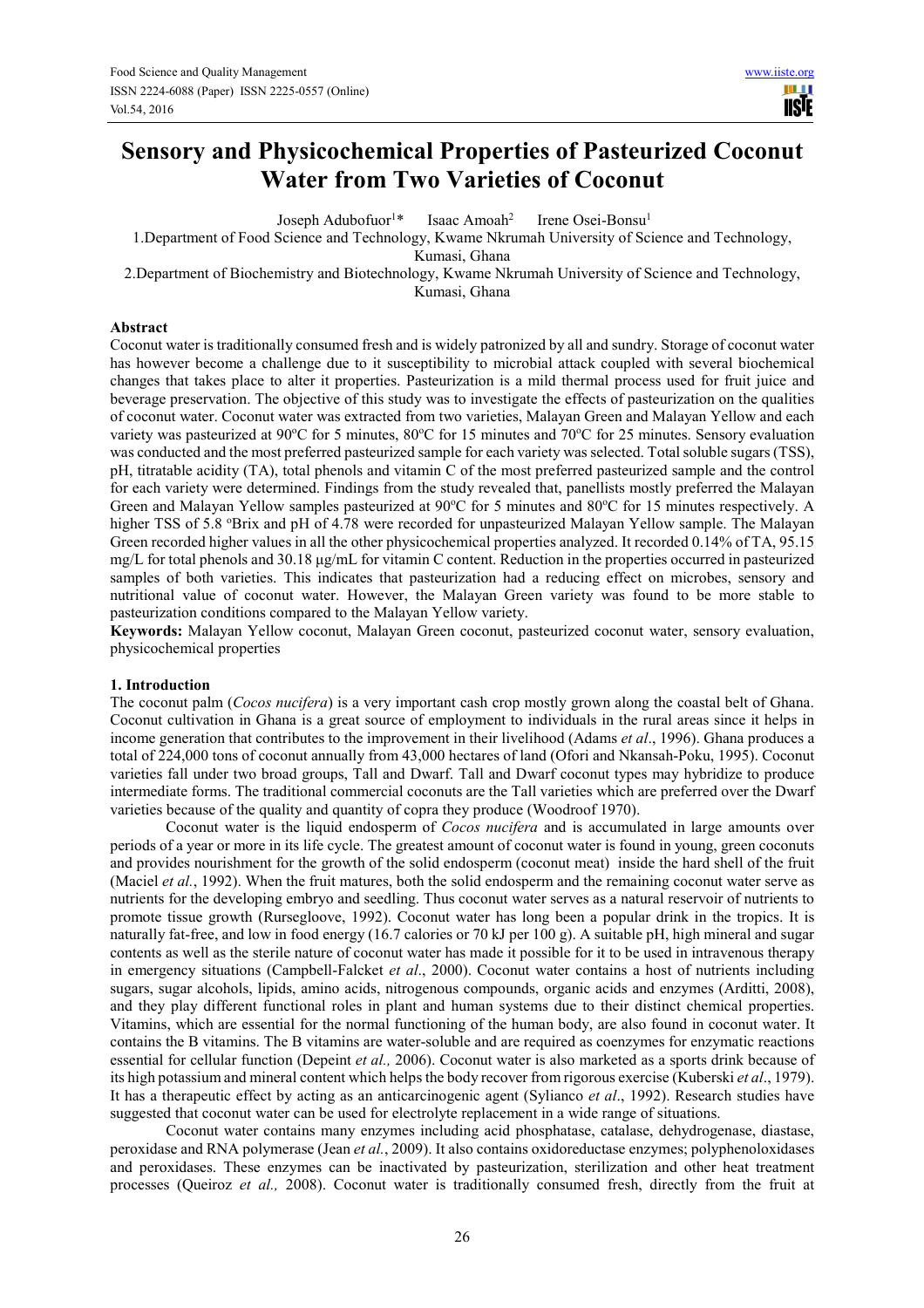production regions. In order to allow its consumption in other regions, its industrialization demands a conservation process able to maintain its physicochemical and sensory properties (Nakono *et al.,* 2012). The water inside the fruit is sterile but when it is extracted and exposed to air, it becomes subjected to quick oxidation and microbial contamination leading to depletion of nutrients and spoilage (Matsui *et al*., 2008).

Pasteurization is a mild thermal process performed below 100 °C and generally carried out to preserve food through the mechanism of enzyme inactivation and the destruction of relatively heat–sensitive microorganisms. The heating process causes minimal changes in the sensory characteristics and nutritive value of the food (Matsui *et al*., 2008). However, it extends the shelf life of foods for several days or for some months. Pasteurization can be achieved by a combination of time and temperature such as heating at a relatively low temperature and maintaining for a longer time or heating food to a higher temperature and holding it for a short time (Campos *et al*., 1996).The use of adequate pasteurization conditions for preserving coconut water will ensure its shelf-life extension, and consequently lead to the availability of the water at all times. The aim of the study was to investigate the sensory and physicochemical properties of pasteurized coconut water from two varieties of coconut.

# **2. MATERIALS AND METHODS**

# **2.1 Source of Raw Materials**

About 120 fresh coconuts were acquired from a coconut farm in Offinso Nnamon, in the Ashanti Region of Ghana. The coconuts were carefully selected and washed carefully and thoroughly with tap water. Selection criteria for the selection of the fresh coconuts included variety (Malayan yellow and Malayan green), age or maturity (34 weeks to 38 weeks or about 9 months old), absence of defects and uniformity of shell.

# **2.2 Extraction and Pasteurization of Coconut Water**

A stainless steel knife was used to cut a small incision for the extraction of the coconut water. The fresh coconut water was strained using a muslin cloth into a sterilized plastic container. It was then dispensed into sterilized plastic bottles, sealed immediately and then, pasteurized at 90 $\degree$ C for 5 minutes, 80 $\degree$ C for 15 minutes and at 70 $\degree$ C for 25 minutes in water bathes and then refrigerated at 4<sup>o</sup>C until required for analyses.

#### **2.3 Sensory Evaluation of Coconut Water**

The sensory evaluation was carried out in the Sensory Laboratory of Food Science and Technology Department of the Kwame Nkrumah University of Science and Technology (KNUST), Ghana. The 50 panellists were recruited from students and workers from KNUST as well as patients of the Clinical Analysis Laboratory, KNUST. The panellists assessed the pasteurized and unpasteurized coconut water using the 9 point hedonic scale with 9 representing like extremely and 1 denoting dislike extremely. The acceptability test was used to evaluate samples of coconut water pasteurized at the three different pasteurization conditions mentioned earlier and unpasteurized coconut water as control. The test was performed on both varieties. Panellists were served with the coconut water samples and each labeled with a three digit code. Water was provided to be used as a palate cleanser. Acceptability test was done using a sensory score sheet to evaluate the clarity, aroma, mouthfeel, aftertaste and overall acceptability of the samples. Each panellist was served with 40 mL of each sample.

# **2.4 Analyses of Pasteurized and Unpasteurized Coconut water**

# **2.4.1 pH and Total Soluble Sugars**

The pH was directly measured in triplicates with the Mettler Toledo pH meter (FE 20; GB/T111165). The total soluble sugar was measured with the Reichert Digital refractometer (AR 200) at a temperature of  $25^{\circ}$ C in triplicates (AOAC 2000).

#### **2.4.2 Determination of Vitamin C Using the Spectrophotometer**

About 0.5 mL of the coconut water was added to 1.5 mL of 10 % trichloroacetic acid (TCA). The mixture was vortexed and allowed to stand for 5 minutes at room temperature. The mixture was then centrifuged at 2000 rpm for 5 minutes. About 1 mL of the supernatant was then added to 0.4 mL of DNPH reagent and incubated at  $37^{\circ}$ C for 3 hours. A 1.6 mL of 65 % H2SO4 was added and vortexed. The mixture was incubated for another 30 minutes after which the wavelength was read on a spectrophotometer at 520 nm against a reagent blank. A serial standard of 10, 20, 50, 80 and 100 mg/L were also prepared from pure ascorbic acid and treated under the same condition as stated above. The Vitamin C content was subsequently calculated using a Vitamin C standard curve (Benderitter *et al*., 1998).

#### **2.4.3 Determination of Titratable Acidity**

Ten (10) mL of the coconut water was pipetted into a conical flask and diluted to about 80 mL with distilled water. About three drops of phenolphthalein indicator was added and titrated to a faint pink end point with 0.1M NaOH solution. The titre value was recorded. The test was done in triplicates. The calculation of the titratable acidity was based on malic acid (Nielsen, 1998).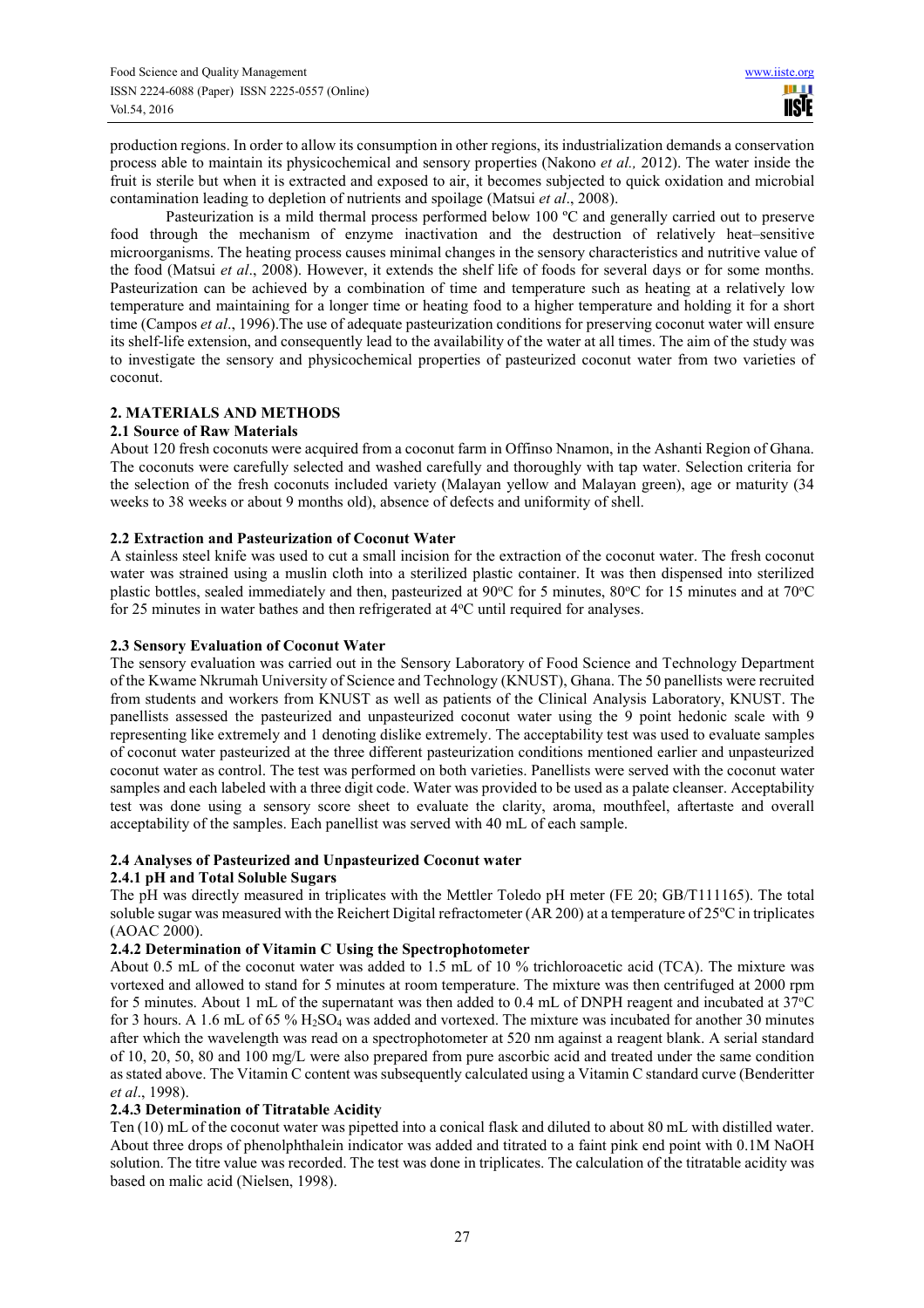# **2.4.4 Determination of Total Phenols**

A mass of 20 g of anhydrous sodium carbonate (20% w/v) was dissolved in 80 mL of distilled water and continuously stirred to dissolve. This was topped up with distilled water to give a final volume of 100 mL. A 500 mg of dry gallic acid was weighed and dissolved in 10 mL ethanol in a beaker. This was transferred into a 100 mL volumetric flask and diluted to volume with distilled water. In the preparation of standard curve 0, 1, 2, 3, 5 and 10 mL of the gallic acid stock solution prepared above was placed into separate 100 mL volumetric flasks and then diluted to volume with distilled water to give a standard gallic acid solution of 0, 50, 100, 150, 250 and 500 mg/L respectively. An amount of 0.1 mL of the standard gallic acid was pipetted into a 10 mL volumetric flask and 6.0 mL distilled water added. A 0.5 mL Folin Ciocalteau reagent (2N) was then added. The solution was well mixed and left for 5 minutes after which 1.5 mL of 20 % sodium carbonate solution was added. Finally the solution was topped with distilled water to the 10 mL mark and mixed thoroughly. The resulting solution was then incubated at room temperature for 2 hours. About 0.1 mL of sample or blank (distilled water) was pipetted into a 10 mL volumetric flask and 6.0 mL of distilled water added. This was followed by adding 0.5 mL of Folin-Ciocalteau reagent (2N). It was well mixed and then left for 5 minutes after which 1.5 mL of 20% sodium carbonate solution was added. The solution was made up to the 10 mL mark with distilled water and mixed thoroughly. The resulting solution was then incubated at room temperature for 2 hours after which absorbance readings were taken at 765 nm using Shimadzu UV-VIS 1240 spectrophotometer. Duplicate absorbance readings were taken for each of the duplicate determinations for each sample. The results were expressed as concentration of Gallic acid equivalent (GAE, mg/L) using equation of line of best fit obtained from the standard calibration curve (Spencer *et al.,* 2008).

# **2.5 Microbiological Analysis**

# **2.5.1 Enumeration of Yeast and Moulds**

One milliliter (1 mL) of the sample was pipetted into 9 mL of ringer solution and serial dilutions up to  $10^{-6}$  were made. From the dilutions, 1 mL was inoculated into sterile petri dish and 10 to 15 mL of molten media (malt extract agar) was added, swirled to mix and allowed to set. The petri dishes were then incubated in Gallenkamp Model IH-150 at 25 $\degree$ C for 5 days. The colonies formed in serial dilution 10<sup>-1</sup> were enumerated using a Colony Counter.

#### **2.6 Statistical Analyses**

Mean value and standard deviation were calculated for the results of each test and the sensory evaluation using Microsoft excel. One way analysis of variance (ANOVA) using Statistical Package for Social Scientists (SPSS) was also performed. Tukey's test was used to compare the mean values and establish significance differences at p<0.05.

# **3. RESULTS AND DISCUSSION**

#### **3.1 Sensory evaluation of pasteurized coconut water from Malayan Green and Malayan Yellow**

The Malayan Green showed significant differences ( $p<0.05$ ) between sample code 575 pasteurized at 70 $\degree$ C for 25 minutes and the other pasteurized and unpasteurized (control) samples when assessed by panellists using the attributes clarity, mouthfeel, aftertaste and overall acceptability as seen in Table 1. In terms of clarity, there was a significant differences between product 575 and the other three samples. Product 575 with the lowest mean score of 5.46 indicate that the panellist neither liked nor disliked the product. The clarity of the control with a mean score of 7.28 indicate that it was the most liked sample. In terms of aroma, there was a significant difference ( $p<0.05$ ) between samples 575 and 807 (80°C for 15 minutes) and the other samples 698 (pasteurized at 90°C for 5 minutes) and 213 (control). The latter samples with a mean score of 6.20 shows that their acceptability by panellists were higher than the samples 575 and 807. There is a small loss of volatile aroma or flavour compounds during pasteurization of juices and this causes a reduction in quality (Fellows, 2000). Hence, under all the parameters evaluated for the Green Malayan variety, the control was not significantly different (p>0.05) from the sample pasteurized at 90°C for 5 minutes (698). Therefore, the panellists liked the sample 698 almost as much as they liked 213 (the control). Implying sample 698 was more accepted than 575 and 807.

Panellists stated that sample 213 had the fresh coconut taste, aroma and the sweetest. They also stated it had a nice aftertaste, a crystal clear and attractive clarity. The overall mean score of 5.22 of sample 575 shows that the panellist neither liked nor disliked the product. A few panellists commented that sample 575 tasted good and had a good flavour.

Table 2 shows the sensory properties of pasteurized Malayan Yellow coconut water. It can be seen that panellists preferred the control (fresh unpasteurized coconut water with code 876) over the other samples in terms of all the evaluated properties. Significant differences  $(p<0.05)$  existed between the sensory parameters of the control and the other pasteurized samples 209, 976 and 621. Sample 876 (control) recorded the highest overall acceptability of 7.20 followed by sample 621 which recorded a mean value of 6.18. Panellists indicated that sample 621 had an appealing aroma, fresh taste and mouthfeel. They also stated that sample 876 was the sweetest, clear,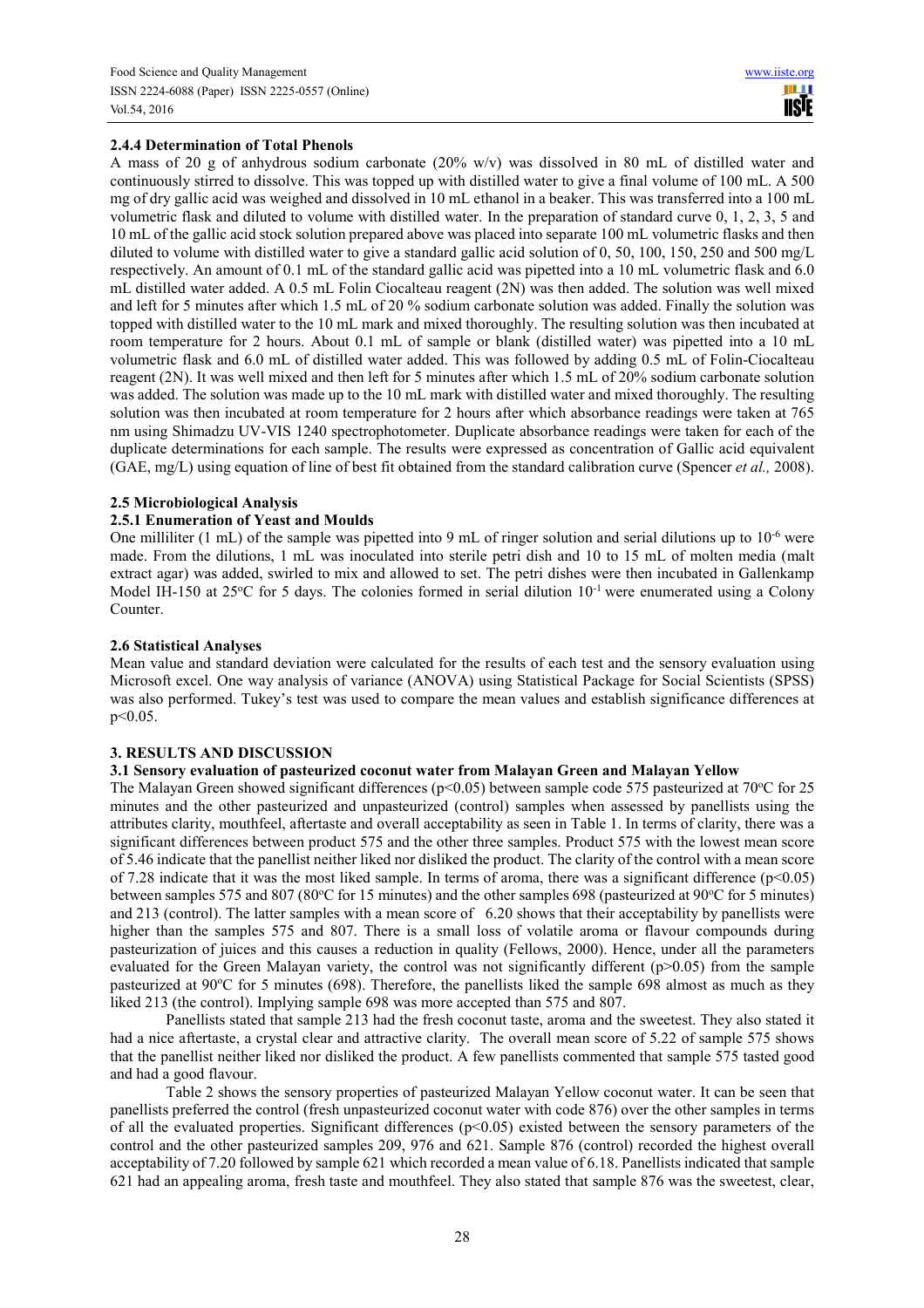had a good aftertaste and tasted like natural coconut water. Heating causes caramelization of the sugars which induces a cloudy appearance of the coconut water. Also maillard reactions are initiated during the heating process (Ros-Chumillas *et al.,* 2007) which also contributed to the cloudy or opaque nature of the pasteurized samples. These reactions also altered the aroma, aftertaste and mouthfeel of the coconut water.

Figure 1 shows the overall mean scores of all the samples. It can be observed that, for the Malayan Yellow variety, as the pasteurization temperature increased the overall mean score decreased. Heating process causes minimal changes in the sensory characteristics and nutritive value of foods (Matsui *et al*., 2008). As the temperature increases, the titratable acidity, vitamin C content and phenol composition of the coconut water is depleted. This results in the changes of the sensory characteristics Heat processing of food results in alteration in the components of foods that are responsible for the individual flavour, colour, taste or texture (Fellows, 2000).

In the case of Malayan Green variety, as the pasteurization temperature increased, the overall mean score of the pasteurized samples also increased. The short duration of the pasteurized samples at high temperatures allowed for a less depletion in the nutritional value of the coconut water. Hence, the pasteurized samples of the Malayan Green will depict higher sensory characteristics resulting in the high mean values observed in Figure 1.

#### **3.2 Physicochemical Properties of Coconut Water**

The control and the second most accepted samples based on the overall acceptability scores in Tables 1 and 2 were chosen for the physicochemical and microbial analyses. Malayan green pasteurized at 90°C for 5 minutes (698 or MG 90 <sup>o</sup>C) and Malayan Yellow pasteurized at 80 <sup>o</sup>C for 15 minutes (621 or MY 80 <sup>o</sup>C) were chosen.

Physicochemical properties of unpasteurized Malayan Green sample was higher than that of the unpasteurized Malayan Yellow sample except for total soluble sugars. From the results shown in Table 3, the unpasteurized Malayan Yellow (MY), had a higher total soluble sugar (TSS) content compared to the unpasteurized Malayan Green (MG). This agrees with the findings of Raissa *et al*. (2007), who stated high yields of sugar for dwarf yellow varieties. TSS values for both pasteurized and unpasteurized samples of the two varieties were within the TSS average range for tender coconut water ranging from 4.5 to 6.5 °Brix (Jean *et al.* 2009). MG (90<sup>o</sup>C) recorded lower pH value than MY (80<sup>o</sup>C). There were significant differences (p < 0.05) between the pH values of all the samples.

After pasteurization, both varieties experienced slight reduction in titratable acidity (TA) and significant decrease (p<0.05) in the total phenols. Generally the Malayan Green (MG) had higher values of total phenols than Malayan Yellow (MY). MG (control) recorded 95.15 mg/L of total phenols whilst MY (control) recorded 46.85 mg/L. A reduction in the total phenol content was observed in both Malayan Green and Malayan Yellow coconut water after pasteurization. Significant difference (p<0.05) existed between the total phenols of all four samples MG (control), MY (control), MG (90<sup>o</sup>C) and MY (80<sup>o</sup>C). Nakano *et al.*, (2012) reported changes in some nutritional content of coconut water after being pasteurized at 90°C for 20seconds. Phenolic compounds, ubiquitous in fruits and vegetables are the most abundant antioxidants in the human diet, and are of considerable interest due to their antioxidant properties (Saci *et al*., 2015). Most phenols are also heat labile (Turkmen, 2005). Heat application reduces or depletes the phenols in coconut water. The decrease in phenols could be attributed to oxidation of these compounds and polymerization with proteins (Liu *et al*., 2014). Also, Klimczak *et al*. (2007) found a decrease in total phenolics in orange juices after storage of the juices at different temperatures ranging from 18 to 38°C.

João *et al.* (2013) reported vitamin C content in coconut of four varieties as ranging 11.30 to 25.80 ug/mL. From the results, unpasteurized Malayan Green dwarf (MG) had the highest ascorbic acid content of 30.18 µg/mL decreasing to 1.65 µg/mL after it was pasteurized for 90°C for 5 minutes. Similarly MY (control) reduced from 19.10 to 3.59  $\mu$ g/mL. The reduction in vitamin C content could be attributed to its degradation during heat treatment (Bartholomew *et al*., 2003).

# **3.3 Microbial Load of Coconut Water**

Results of the microbial analyses proved that pasteurization produces safe products by reducing the yeast and mould count (YnMC). Unpasteurized Malayan Yellow recorded a yeast and mould count of 840 CFU/mL which reduced to 60 CFU/mL in the pasteurized Malayan Yellow (MY (80°C). Unpasteurized Malayan Green also recorded 960 CFU/mL which reduced to 70 CFU/mL after it was pasteurized at 90 $\rm{^{\circ}C}$  for 5 minutes. Moist heat kill microorganisms by causing denaturation of proteins (Boekhout and Robert, 2003). Death rate is directly proportional to the concentration of microorganisms at any given time. Microbiological analyses showed that pasteurization provided safe products of yeast and moulds counting of less than 1.0 x 10 CFU/g.

# **4. CONCLUSION**

For both varieties, Malayan Green and Malayan Yellow coconut water, the control or the unpasteurized samples had the highest overall mean scores. Malayan Green coconut water pasteurized at 90°C for 5 minutes recorded the highest overall mean score amongst the pasteurized samples of the Malayan Green Coconut water whilst Malayan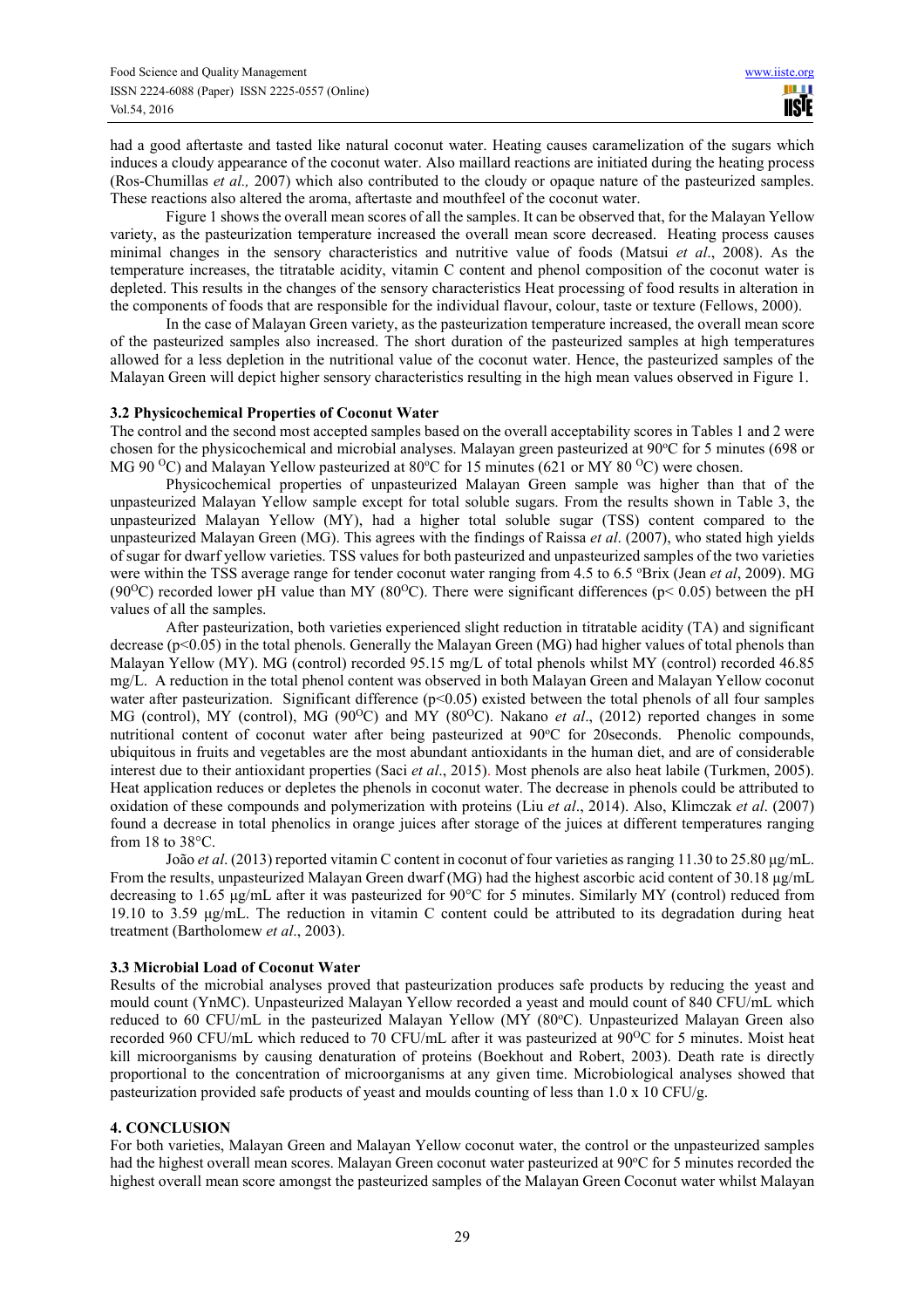Yellow coconut water pasteurized at 80°C for 15 minutes recorded the highest overall mean score amongst the pasteurized samples of the Malayan Yellow Coconut water. Hence, Malayan Green coconut water pasteurized at 90 $^{\circ}$ C for 5 minutes and Malayan Yellow coconut water pasteurized at 80 $^{\circ}$ C for 15 minutes were selected for analysis. Pasteurization reduced the microbial load and also had a reducing effect on the sensory properties and nutritional content of the coconut water. A reduction in the total soluble sugars, Vitamin C, total phenols and titratable acidity (TA) was observed after pasteurization. Though there were increases in the pH of the pasteurized samples of both varieties of coconut water as compared to the unpasteurized samples, there was no significant difference  $(p>0.05)$  between the values. It could be concluded that, the green variety was more stable to pasteurization conditions compared to the yellow dwarf.

# **ACKNOWLEDGEMENT**

Our sincere gratitude goes to Mr. Charles Obeng Amankwah and Mr. Kwaku Amankwah for supplying us with the coconut varieties for this study.

# **REFERENCES**

1. Adams, M., Arthur, R., Duhamel, G., Ghartery, N., Overfield, D. and Willougby, N. (1996). Analysis of natural resource utilization, livelihoods systems coping strategies and natural resource research needs in coconut growing areas of the coastal zone ecosystems in Ghana. NRI DOC, Vol. 1, 1-13.

2. A.O.A.C. Official Methods of Analysis. (2000). 17th Edition of The Association of Official Analytical Chemists. Food Analysis Gaithersburg M D. USA.

3. Arditti, J. (2008). Micropropagation of Orchids, 2nd ed.; Blackwell Publishing: Oxford, UK, Volume II, 113- 116.

4. Bartholomew, D. P., Paull, R. E., and Rohrbachb, K. G. (2003). The Pineapple: Botany, Production and Uses. CABI Publishing, UK. pp. 253-274.

5. Benderitter, M., Maupoil, V., Vergely, C., Dalloz, F., Briot, F., and Rochette, L. (1998). Studies by electron paramagnetic resonance of the importance of iron in the hydroxyl scavenging properties of ascorbic acid in plasma: Effects of iron chelators. *Fundamentals Clin. Pharmacol*. 12: 510–516.

6. Boekhout, T. and Robert, V. (Eds) .(2003). Yeasts in Food. Woodhead Publishing. pp 45.

7. Campbell-Flack, D., Thomas, T., Flack, T. M., Tutuo, N., and Clem, K. (2000). The intravenous use of coconut water. *American Journal Emergency Medicine*, 18: 108-11.

8. Campos, C.F., Souza, P.E.A., Coelho, J.V., and Glória, M.B.A. (1996). Chemical composition, enzyme activity and effect of enzyme inactivation of flavor quality of green coconut water. *Journal of Food Processing and Preservation*, 20(6), 487-500.

9. Depeint, F.; Bruce, W.R.; Shangari, N.; Mehta, R.; O'Brien, P.J. (2006). Mitochondrial function and toxicity: Role of B vitamins on the one-carbon transfer pathways. *Chem. Biol. Interact*., 163, 113–132.

10. Fellows, P (2000). Food Processing Technology. Principle and Practice. Second Edition, Woodhead Publishing Limited, Great Britain, 228, 248.

11. Jean, W. H., Yong, Liya Ge, Yan Fei Ng and Swee Ngin Tan. (2009). The Chemical Composition and Biological Properties of Coconut (Cocos nucifera L.) Water. Molecules, 14, pp 5144-5164.

12. João, L.A., Santos V.S., Bispo, A.B.C., Filho, I.F.D., Pinto, L.S., Dantas, D.F., Vasconcelos, F.F., Abreu, D.A., Melo-Isaac A., Matos Florêncio P., Freitas Osmar, F., Gomes Marisa, H.G., and Medeiros Humberto, R.M. (2013). Evaluation of Chemical Constituents and Antioxidant Activity of Coconut Water (Cocus nucifera L.) and Caffeic Acid in Cell Culture. Ed 4, pp 238-243.

13. Klimczak I., Malecka M., Szlachta M., & Gliszczynska-Swiglo A. (2007). Effect of storage on the content of polyphenols, vitamin C and the antioxidant activity of orange juices. *Journal of Food Composition and Analysis*. 20: 313–322.

14. Kuberski, T., Roberts, A., Linehan, B., Bryden, R.N., and Teburae, M. (1979). Coconut water as a rehydration fluid. Medicine Journal*,* 90:98-100.

15. Liu F., Wang Y., Li R., Bi X., & Liao X. (2014). Effects of high hydrostatic pressure and high temperature short time on antioxidant activity, antioxidant compounds and color of mango nectars. *Innovative Food Science and Emerging Technologies*. 21:35–43.

16. Maciel, M.I., Oliveira, S.L., and Silva, I.P. (1992). Effects of Different Storage Conditions on Preservation of Coconut (*Cocus nucifera*) water. *Journal of Food Process Preservation*, 16: 13-22.

17. Matsui, K.N., Gut, J.A.W., Oliveira, P.V., and Tadini, C.C. (2008). Inactivation kinetics of polyphenol oxidase and peroxidase in green coconut water by microwave processing. *Journal of Food Engineering,* 88, 169-176.

18. Nakano, L.A., Leal, Jr. W. F., Freitas, D. C. G., Cabral L. M. C., Penha E. M., Penteado A. L., and Matta V. M. (2012). Coconut water processing using ultrafiltration and pasteurization. pp 1-5.

19. Nielsen, S.S. (1998). Food Analysis, 2nd Edition, Aspen Publishers, Inc. Gaithersburg, Maryland, 110.

20. Ofori, F and Nkansah-Poku J. (1995). The Cape Saint Paul Wilt Disease of coconut in Ghana: history of its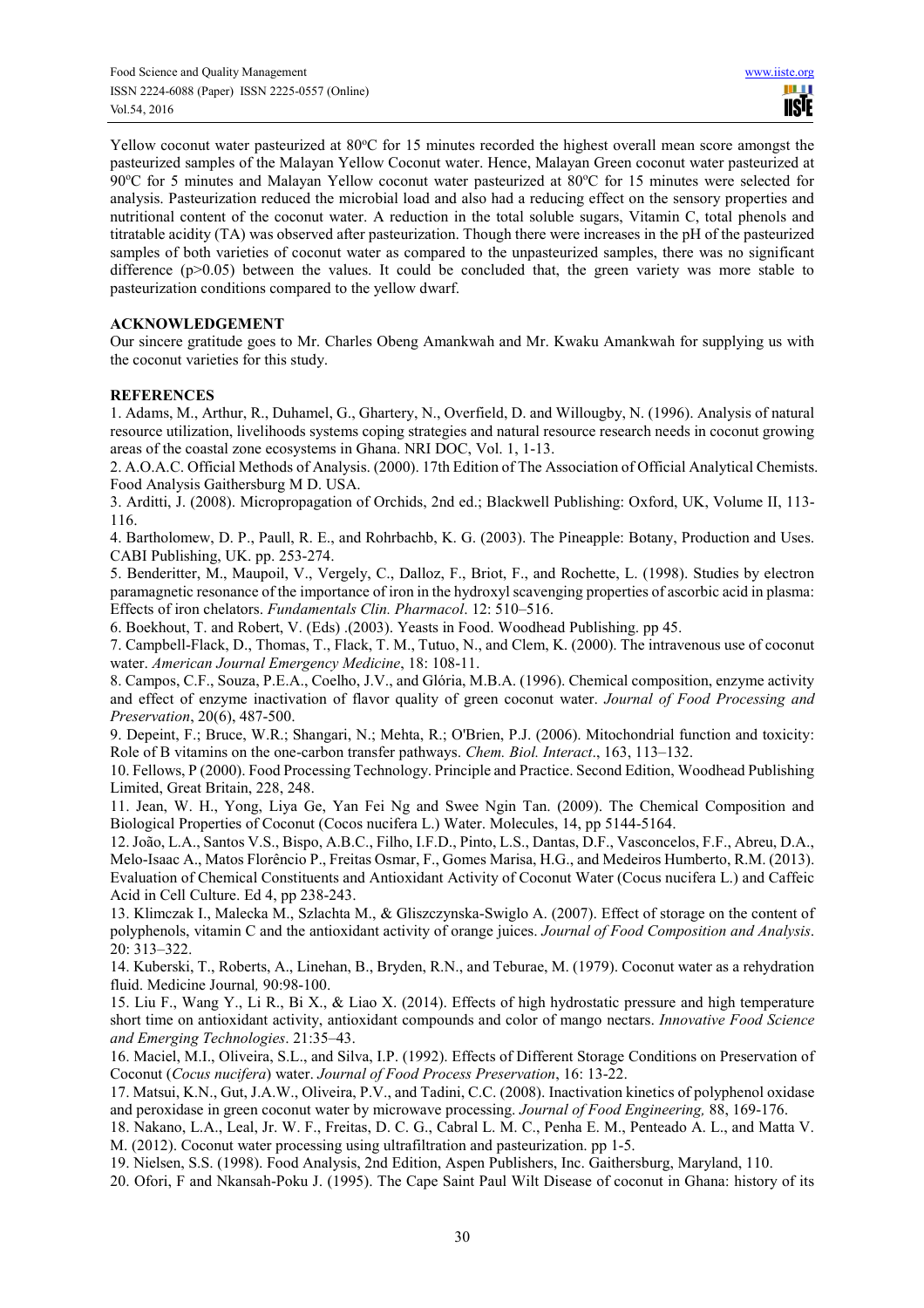occurrence and spread. In: Eden-Green S.J., Ofori, F. (eds). Proceedings of an international workshop on lethal yellowing-like diseases of coconut, Elmina, Ghana. NRI, Chattam, UK, pp. 27-32.

21. Queiroz, C., Lopes, M. L. M., Fialho E., and Valente-Mesquita V. L. (2008). Polyphenol oxidase: Characteristics and mechanisms of browning control. *Food Reviews International*, 24(4), Pp 361-375.

22. Raissa, E. T., Felicito, M., Rodriguez L. R. P., and Marni E. Cueno. (2007). Total Free Sugars, Oil and Total Phenolics Content of Stored Coconut (Cocos nucifera L.) Water. *Philippine Journal of Science*, 136 (2): pp103- 108.

23. Ros-Chumillas, M., Belissario, Y., Iguaz, A. and Lopez, A .(2007). Quality and shelf life of orange juice aseptically packaged in PET bottles. *Journal of Food Engineering* (79):234-242.

24. Rurseglove, J. W. (1992). Tropical Crops, Monocotyledons, Longman Singapore

25. Saci, F, Meziant, L, Louaileche, H. (2015). Effect of Storage Time and Temperature on the Health-Promoting Substances and Antioxidant Activity of Two Commercial Fruit-Based Beverages. *International Journal of Bioinformatics and Biomedical Engineering* Vol. 1, No. 2, pp. 118-122

26. Spencer, J. P., Abd- El- Mohsen, M. M., Minihane, A. M., and Mathers, J. C. (2008). Biomarkers of the intake of dietary polyphenols: strengths, limitations and application in nutrition research. *British Journal Nutrition*. 99:12–22.

27. Sylianco, C. Y. L., Guervara, A. P., Wu, L. S., Serrane, E., and Mallorca, R.(1992). Antigenotoxic effects of coconut meat, coconut milk and coconut water. *Philippine Journal of Science*. 121. 231-253.

28. Turkmen, N., Sari, F., and Sedat Velioglu, Y. (2005). The effect of cooking methods on total phenolics and antioxidant activity of selected green vegetables. *Journal of Food Chemistry*,93, 713-718.

29. Woodroof, J.G. (1970). Coconuts: Production, processing, products. The AVI Publishing Co., Inc. p. 241.

|  |  |  | Table 1.0: Sensory Properties of Pasteurized Malayan Green Coconut Water |
|--|--|--|--------------------------------------------------------------------------|
|--|--|--|--------------------------------------------------------------------------|

| <b>Sample</b>                      | <b>Clarity</b>          | Aroma             | Mouthfeel               | <b>Aftertaste</b> | Overall<br>Acceptability     |
|------------------------------------|-------------------------|-------------------|-------------------------|-------------------|------------------------------|
| $698(90^{\circ}C, 5 \text{mins})$  | $6.26 \pm 1.26^a$       | $6.20 \pm 1.56^a$ | $6.38 \pm 1.75^{\circ}$ | $6.38 \pm 2.03^a$ | $6.26 \pm 1.77^{\circ}$      |
| $807(80^{\circ}C, 15 \text{mins})$ | $6.14 \pm 1.51^{\circ}$ | $5.56 \pm 1.67^b$ | $6.28 \pm 1.90^a$       | $6.26 \pm 1.41^a$ | $6.24 \pm 1.22$ <sup>a</sup> |
| $575(70^{\circ}C, 25 \text{mins})$ | $5.46 \pm 2.03^b$       | $5.42 \pm 1.80^b$ | $5.18 \pm 1.79^b$       | $4.52 \pm 2.12^b$ | $5.22 \pm 1.81^b$            |
| 213 (Control)                      | $7.28 \pm 1.18^a$       | $6.20 \pm 1.16^a$ | $6.40 \pm 1.59^{\circ}$ | $5.78 \pm 1.58^a$ | $6.32 \pm 1.43^a$            |

Mean values with different superscripts within the same column indicates significant differences ( $p<0.05$ ).

#### **Table 2.0: Sensory Properties of Pasteurized Malayan Yellow Coconut Water**

| Sample             | Clarity                    | Aroma                   | Mouthfeel               | Aftertaste                   | Overall                      |
|--------------------|----------------------------|-------------------------|-------------------------|------------------------------|------------------------------|
|                    |                            |                         |                         |                              | Acceptability                |
| 621(80°C, 15 mins) | $6.70 \pm 1.62^{\text{a}}$ | $6.30 \pm 1.80^a$       | $5.92 \pm 2.04^{\circ}$ | $5.36 \pm 2.26^a$            | $6.18 \pm 1.79^{\circ}$      |
| 976(70°C, 25 mins) | $6.62 \pm 1.63^{\circ}$    | $6.12 \pm 1.47^{\circ}$ | $5.84 \pm 1.56^b$       | $5.86 \pm 1.86^a$            | $5.96 \pm 1.73$ <sup>a</sup> |
| 209(90°C,90mins)   | $6.64 \pm 1.44^a$          | $5.72 \pm 1.82^a$       | $4.82 \pm 2.06^a$       | $4.82 \pm 2.02^{\circ}$      | $5.20 \pm 1.74$ <sup>a</sup> |
| 876(control)       | $7.44 \pm 1.68^b$          | $6.98 \pm 1.29^b$       | $6.64 \pm 1.64^b$       | 6.92 $\pm$ 1.59 <sup>b</sup> | $7.20 \pm 1.26^b$            |

Mean values with different superscripts within the same column indicates significant differences ( $p<0.05$ ).

#### **Table 3.0: Physicochemical Properties of Preferred Coconut Water**

| <b>Sample</b>       | $TSS(^0Brix)$                | pH                           | TA (%)               | Total                         | Vitamin C                    |
|---------------------|------------------------------|------------------------------|----------------------|-------------------------------|------------------------------|
|                     |                              |                              |                      | phenols $(mg/L)$              | $(\mu g/mL)$                 |
| <b>MG(control)</b>  | $5.63 \pm 0.06^b$            | $4.67 \pm 0.00^a$            | $0.14 \pm 0.01$ °    | 95.15 $\pm$ 6.01 <sup>d</sup> | $30.18 \pm 0.75$ °           |
| $MG (90 ^{0}C)$     | $5.43 \pm 0.06^a$            | $4.81 \pm 0.01$ °            | $0.12 \pm 0.00^{bc}$ | $68.80\pm0.85^{\circ}$        | $1.65 \pm 0.33$ <sup>a</sup> |
| <b>MY</b> (control) | 5.80 $\pm$ 0.10 <sup>b</sup> | $4.78 \pm 0.00^b$            | $0.11 \pm 0.00^{ab}$ | $46.85 \pm 2.76^b$            | $19.10\pm0.56^{\circ}$       |
| $MY(80^{\circ}C)$   | $5.27 \pm 0.06^a$            | $4.84 \pm 0.01$ <sup>d</sup> | $0.10 \pm 0.01^a$    | 21.60 $\pm$ 0.99 <sup>a</sup> | $3.59 \pm 0.91a$             |
|                     | $\sim$ $\sim$<br>.           |                              |                      | $\cdots$                      | .                            |

Mean values with different superscripts within the same column indicates significant differences ( $p<0.05$ )

#### **Table 4.0: Yeast and Moulds Enumeration**

| Sample      | МG  | $MG(90^{\circ}C)$ | <b>MY</b> | $MY(80^{\circ}C)$ |
|-------------|-----|-------------------|-----------|-------------------|
| <b>YnMC</b> | 960 | $\pi$<br>v        | 840       | 60                |
| (CFU/mL)    |     |                   |           |                   |